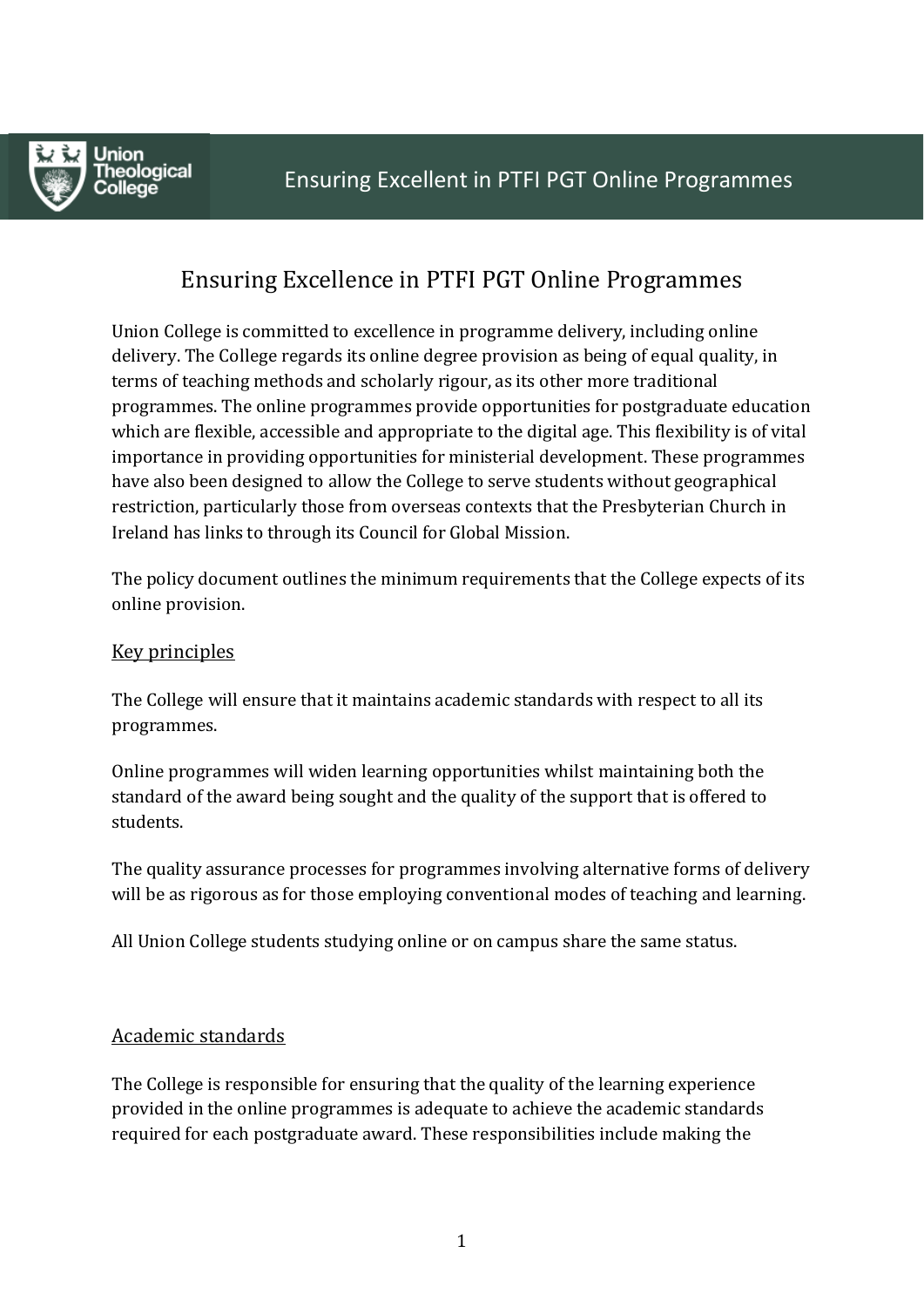arrangements for satisfactory delivery of the curriculum, appropriate student support, and equitable assessment of students.<sup>1</sup>

All new online programmes and modules must be approved through the PTFI's approval process.

The College's online programmes are subject to annual monitoring. There should be a particular focus on highlighting any problems and explaining how issues raised by student feedback are being addressed.

The online programmes must meet the academic standards set out in the FHEQ in order that students, employers, stakeholders and the public have confidence that the award or qualification is of a standard recognised and accepted in the UK.

A programme specification is provided for every programme regardless of mode of delivery and, where relevant, this should refer to subject benchmark statements. This document will describe the aims, intended learning outcomes, learning and teaching methods, and assessment procedures.

## Admissions

 $\overline{a}$ 

The College will ensure that all selection decisions are made on the basis of merit and the ability of each applicant to meet the academic and non-academic criteria for admission to the relevant programme of study.<sup>2</sup>

Potential applicants are encouraged to request information through the website and the College's use of the Trello workflow application ensures that there is effective ongoing and personalised support for prospective students at all stages of the admissions process.

If the applicant meets the College's required criteria they will be invited to supply the necessary supporting documentation via a secure file upload.

Each programme has up to three entry points per year and a College representative will offer guidance on potential degree pathways.

The typical entrance requirement for the College's online PGT programmes is a 2.1 honours degree or above, or equivalent qualification acceptable to PTFI. Some programmes may have more specific requirements e.g. the PGT programmes in Reformed Theology. For overseas students, normally the equivalent of a 2.1 honours

<sup>1</sup> For more details, please see the College's Assessment Policy.

<sup>2</sup> For more details, please see the College's Admissions Policy.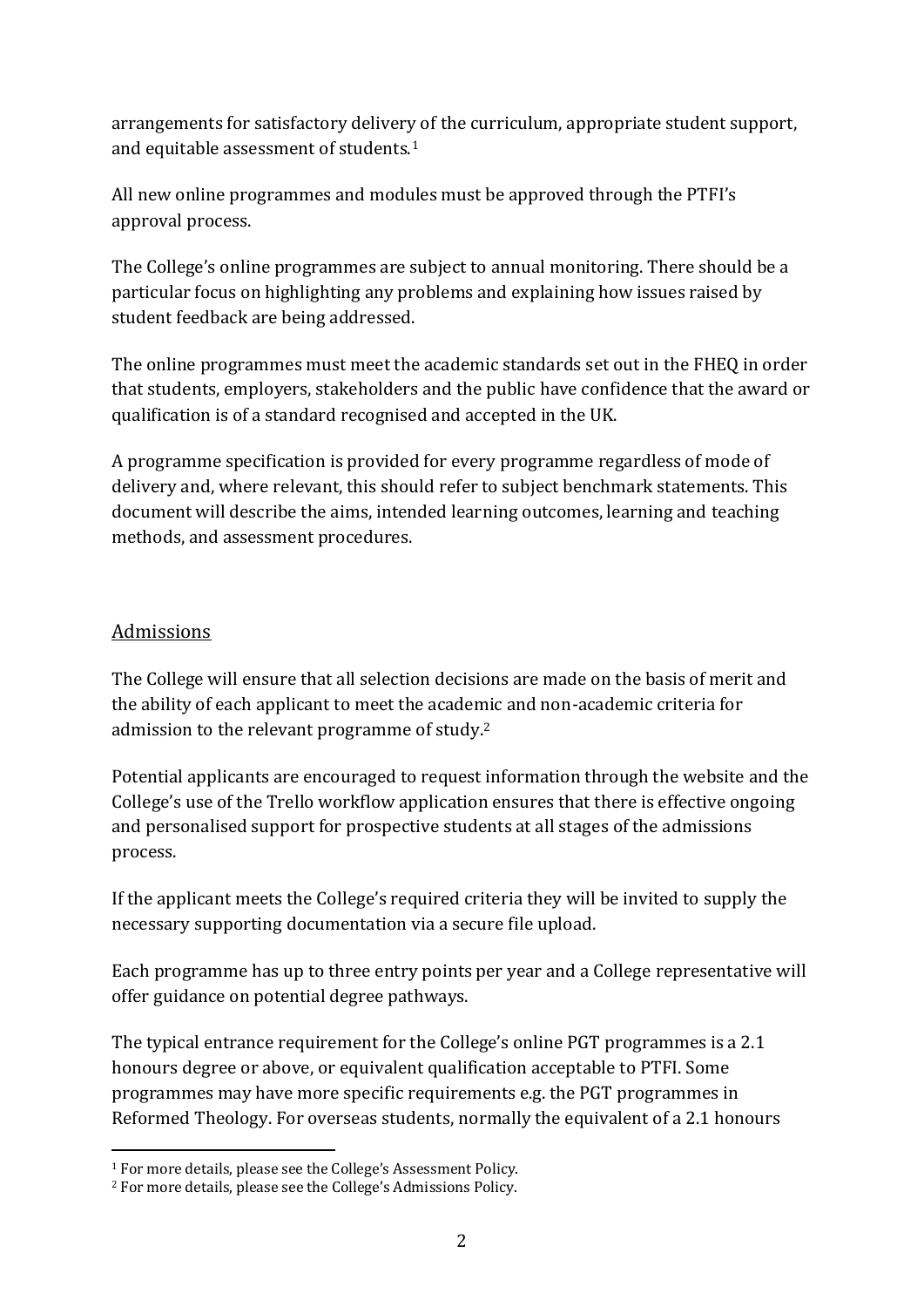degree is taken to be a Cumulative Grade Point Average of 3.3 or higher from an accredited institution.

Applicants whose first language is not English must normally have one of the following qualifications as evidence of their English language ability:

- An undergraduate or master's degree that was taught and assessed in English in a majority English-speaking country as defined by UK Visas and Immigration
- International English Language Testing System (IELTS) Academic module (not General Training): overall score of 7.0 with at least 6.5 in each category (this is the College's preferred test)
- Pearson Test of English, Academic: PTE(A) total 67 (at least 61 in each of the 'communicative skills' sections)
- Cambridge Proficiency (CPE) or Cambridge Advanced (CAE): total 186 (at least 176 in each module)

For those whose first language is not English, the following normally apply:

- Degrees taught and assessed in English must be no more than three years old at the beginning of the applicant's degree programme.
- Language tests must be no more than two years old at the beginning of the applicant's degree programme.

The application deadline is normally 31 days prior to the course start date but the College recommends that applications be submitted as soon as possible.

To complete the application process, prospective students are required to upload the following portfolio as proof that they meet the entrance requirements for the programme:

- Curriculum vitae
- Sample of academic work (ideally a piece of around 2,000 words which was submitted for a recent qualification)
- Letter of intent (300-400 words providing a personal statement of motivation for applying for the particular programme)
- Two signed letters of reference in support of the application (at least one of these must be an academic reference)
- Verified academic transcript(s) and a copy (or copies) of degree certifications (If these documents are not in English an official English translation must be supplied with full contact details of either the professional translator, the institution that issued the transcript or the authorised notary).
- A document confirming the identity of the applicant (a copy of the photo page of a valid passport is the preferred option)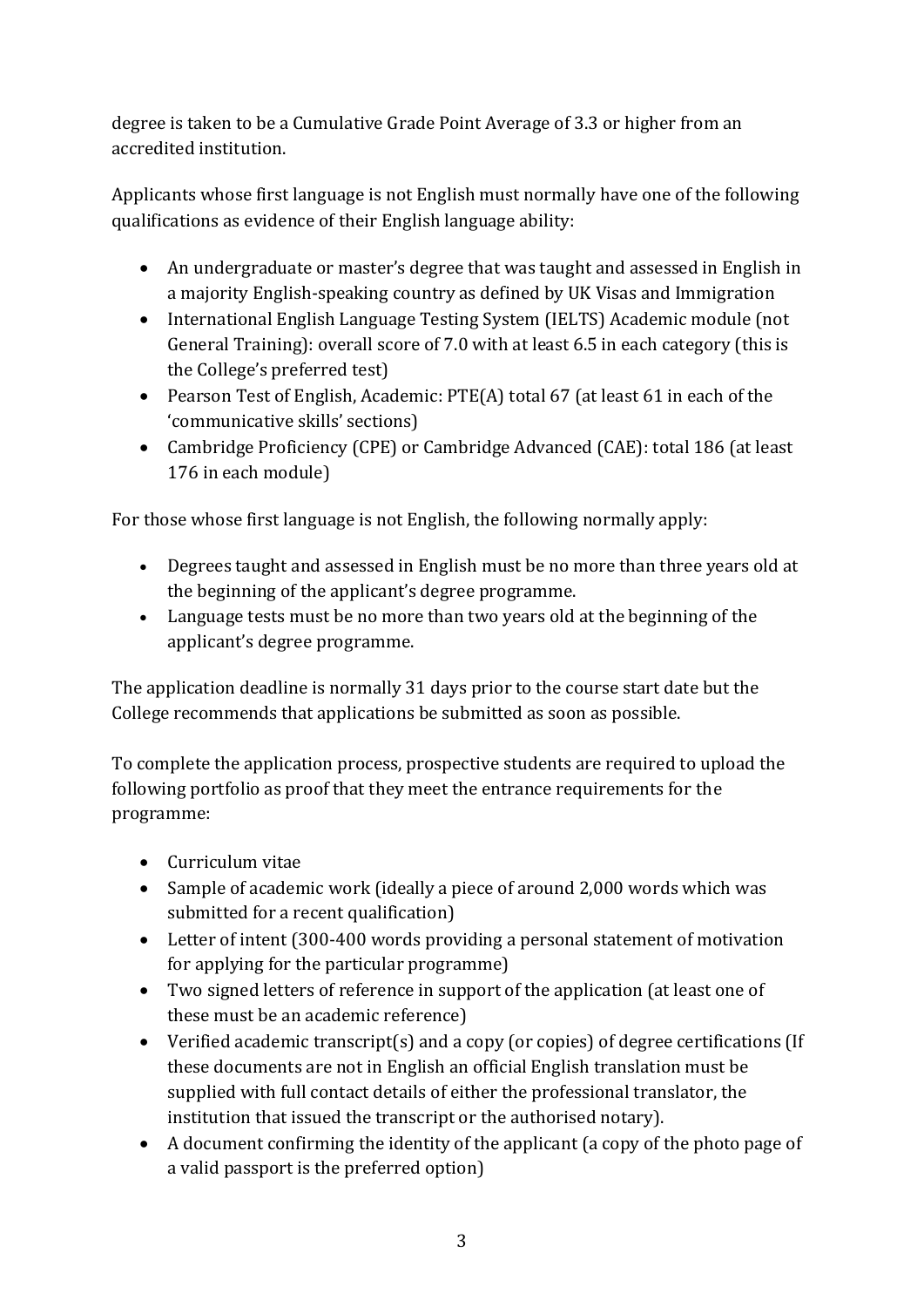A non-returnable application fee set by College on an annual basis.

Applications are assessed by the applications panel, which includes at least two members of academic staff. Academic grades form only one part of the final decision. Applicants must demonstrate that they have the skills, knowledge, and attributes that will enable them to become successful students in the online programmes. All applications will be considered in line with the procedures of the College's Admissions Policy. Full details of the complaints procedure can be found in the College's Admissions Policy.

The College welcomes applications from persons with disabilities and believes that online delivery helps to remove barriers which prevent students with disabilities from otherwise participating in programmes of study. The College will always aim to make reasonable adjustments for applicants with disabilities. Applicants are invited to make the College aware of their disability status during the application process.

Offers are made on the basis of merit and the ability of each applicant to meet the academic and non-academic criteria for admission to the relevant programme of study. Offers are made based on the information supplied on the application form and the submission of all other required documents.

# **Delivery**

The College will ensure that the delivery of online programmes is appropriately secure in order to safeguard the College's programmes and to identify the individuals who use them.

All students are provided with the programme specification and the programme handbook.

Prospective students will be given clear and realistic details about the expectations of the workload for all programmes and about the nature and extent of the autonomous and supported aspects of online learning.

The courses are delivered through a virtual learning environment (VLE) that include typical VLE features (discussion forums, reflective exercises et al.) and a number of innovative features. These include high quality curricula particularly designed for the online delivery (for example, featuring shorter more frequent video segments) and extensive use of the industry leading Cerego memory enhancement software. The use of these resources demonstrates the College's commitment to quality, both in content and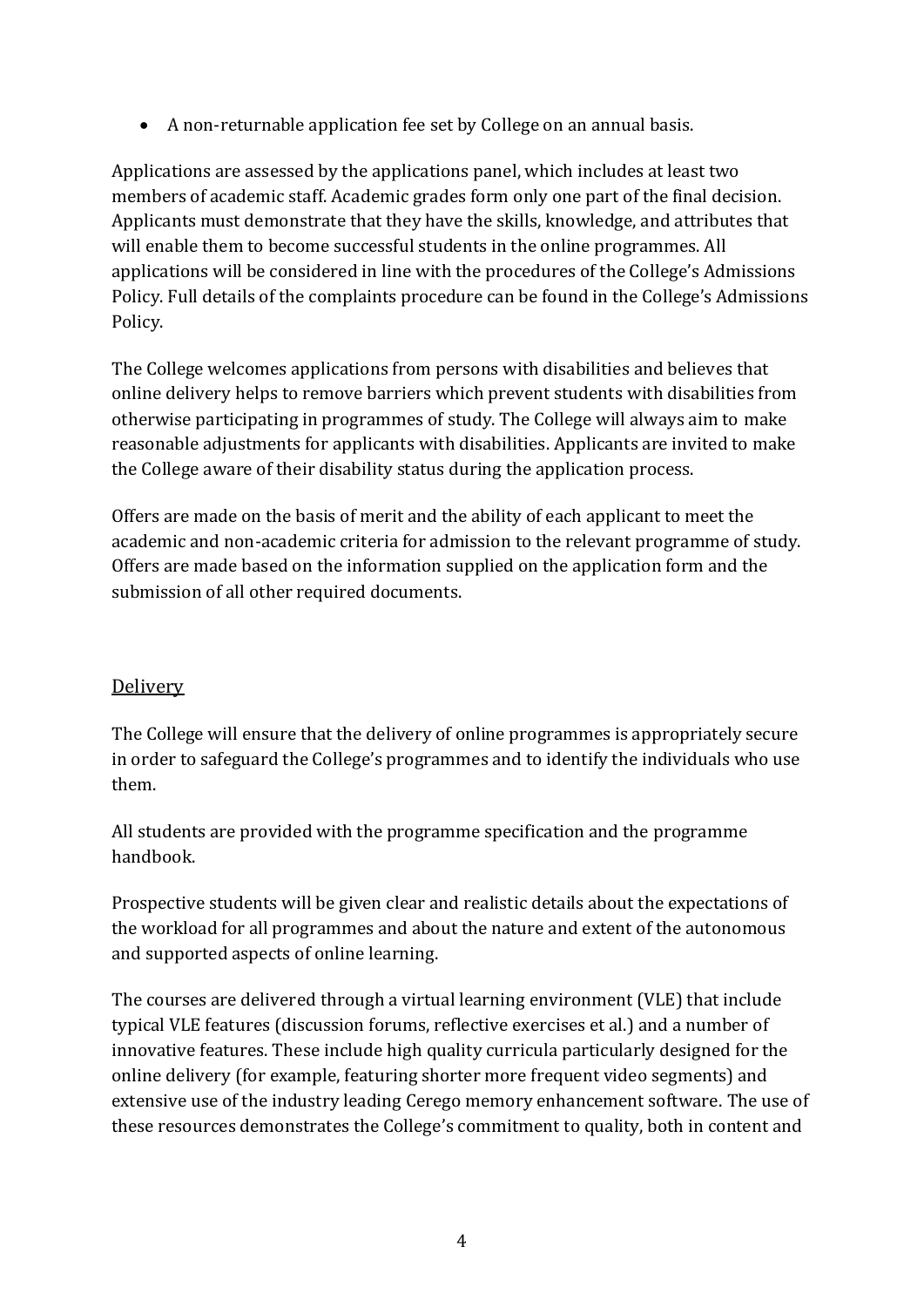presentation. The implementation of Cerego in one of the College's QUB modules underlines its value as a resource.<sup>3</sup>

A curated catalogue of online resources is provided within the VLE. All online students are also members of the Gamble Library at UTC. To ensure online security and adherence to copyright licensing agreements, module coordinators will ensure that, where possible, class resources are checked by Library staff and hosted through the Digital Content Store. Finally, the college provides extensive guidance for online students in accessing free online resources e.g. the Post-Reformation Digital Library.

The College will ensure that all Faculty involved in the delivery of online programmes are appropriately qualified and are provided with the necessary training to enable them to teach effectively in the digital space.

The College will ensure that the platform provider has contingency plans would come into operation in the event of the failure of the designed modes of delivery.

In the case of student complaints, appeals and misconduct the policies and procedures for online programmes are identical to those for the College's traditional programmes.

In line with the College's academic honest policies and assessment policies, all student work submitted for a mark will be checked for academic dishonesty using plagiarism software embedded within the VLE.

# Learner support

The model of online education adopted by the college seeks to strengthen the connection between tutor and student and between students. Each student is assigned a dedicated personal academic tutor and the College aims to provide each online student with access to a personal tutor that at least equals or exceeds the level offered by campus education. The tutor guides the student through the orientation process and provides constructive feedback on academic performance and authoritative guidance on academic progression. This is facilitated by email, telephone or video-conferencing.

New students are provided with orientation and support for working in a digital environment and full technical support is available through the platform provider.

Students are made aware of the resources available to support their study and about the availability of their tutor. The programme style guide with subject-specific guidance on conventions of style, presentation, and referencing is included in the module

 $\overline{a}$ <sup>3</sup> The VLE also provides a secure location to host grades and student academic records.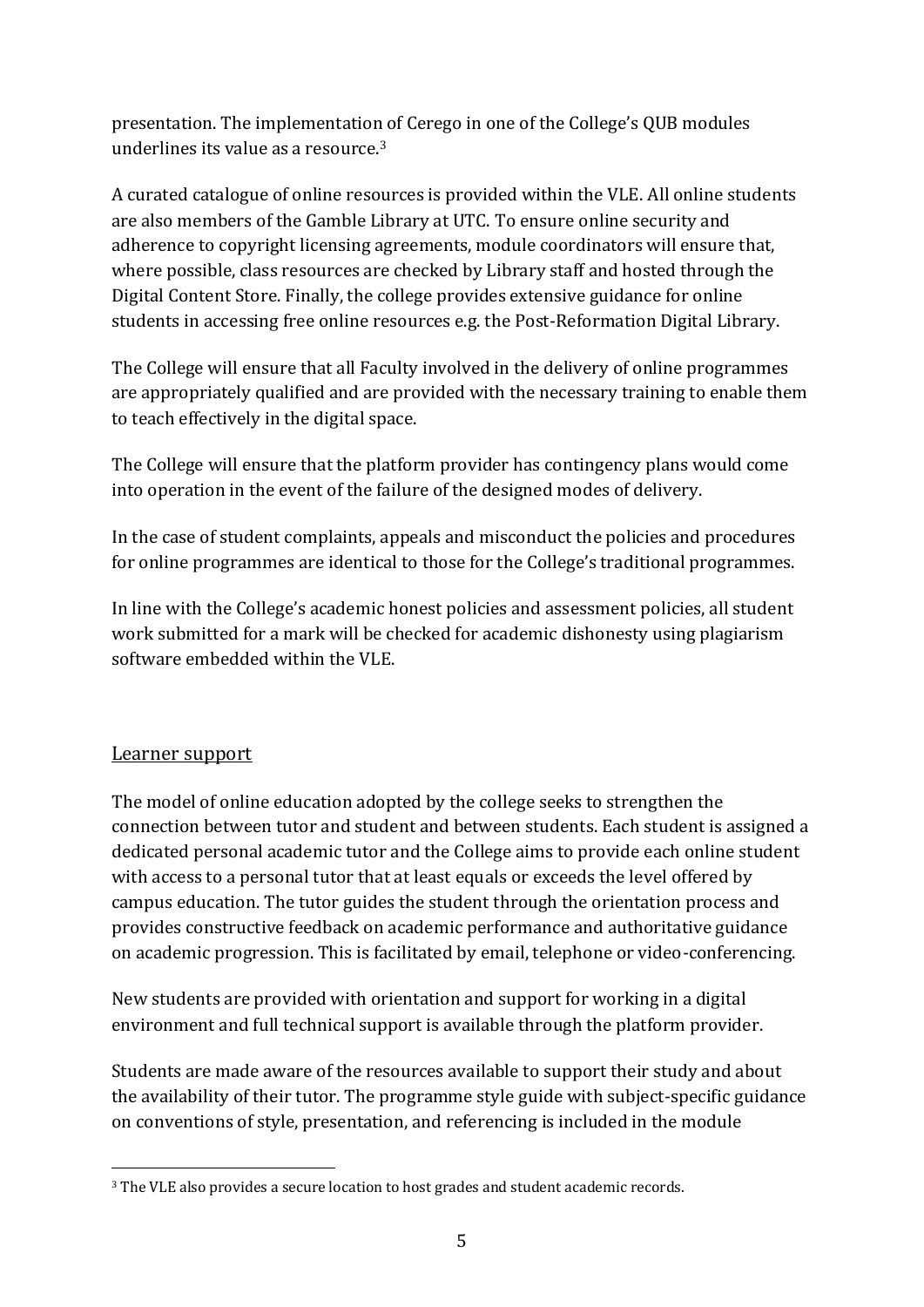documents within each module on the platform. The Gamble Library also provides orientation and advice, primarily about the resources which are available remotely (and also locally).

Student responsibility is emphasised in terms of requesting information and advice and for participation in the individual and group activities which will facilitate learning in the digital space. In order to enhance the student voice, students are encouraged to make use of the relevant discussion board in order to ask questions or raise issues and are assured that these will be responded to in a prompt manner.

In order to ensure that online students are successfully engaging with the VLE there is enhanced monitoring of new students during the first two weeks of the programme reviewing key indicators from the analytics about engagement with the learning resources on the platform. It is important that students understand the role of data analytics for the overall programme delivery and for student support during the initial period of each module. Therefore, during programme and module orientation the role of data analytics is clearly explained to students.

The College is committed to layering appropriate enhancements across online programmes to encourage student participation and to motivate student achievement. These enhancements include virtual café conversations with the programme convener(s) and tutors which facilitate student conversation about the programme, the specific learning items, the assessments, and next steps after study. This social presence from academic staff among the students is important for student formation in addition to formal learning. While the college recognises that discussion forums within the modules should facilitate student conversations, it is also important to provide an appropriate environment for more informal conversations including academic staff. The College uses video conferencing to facilitate these events.

Regular Expectations and Responsibilities for communication

- 1. Weekly communication (at least)—via email or the VLE
	- a. Personalised when possible
	- b. Including:
		- i. Awareness of where student is in the course
		- ii. Expectations for what is upcoming in the course
		- iii. Encouragement regarding progress
- 2. 48-hour email response time to student emails (Mon-Fri)
- 3. Pro-active engagement in online forums e.g. tips for study and recommended helps and material
- 4. Live Events
	- a. Availability for live dialogue; can be communal or individual
	- b. At least once per month (if desired by the student)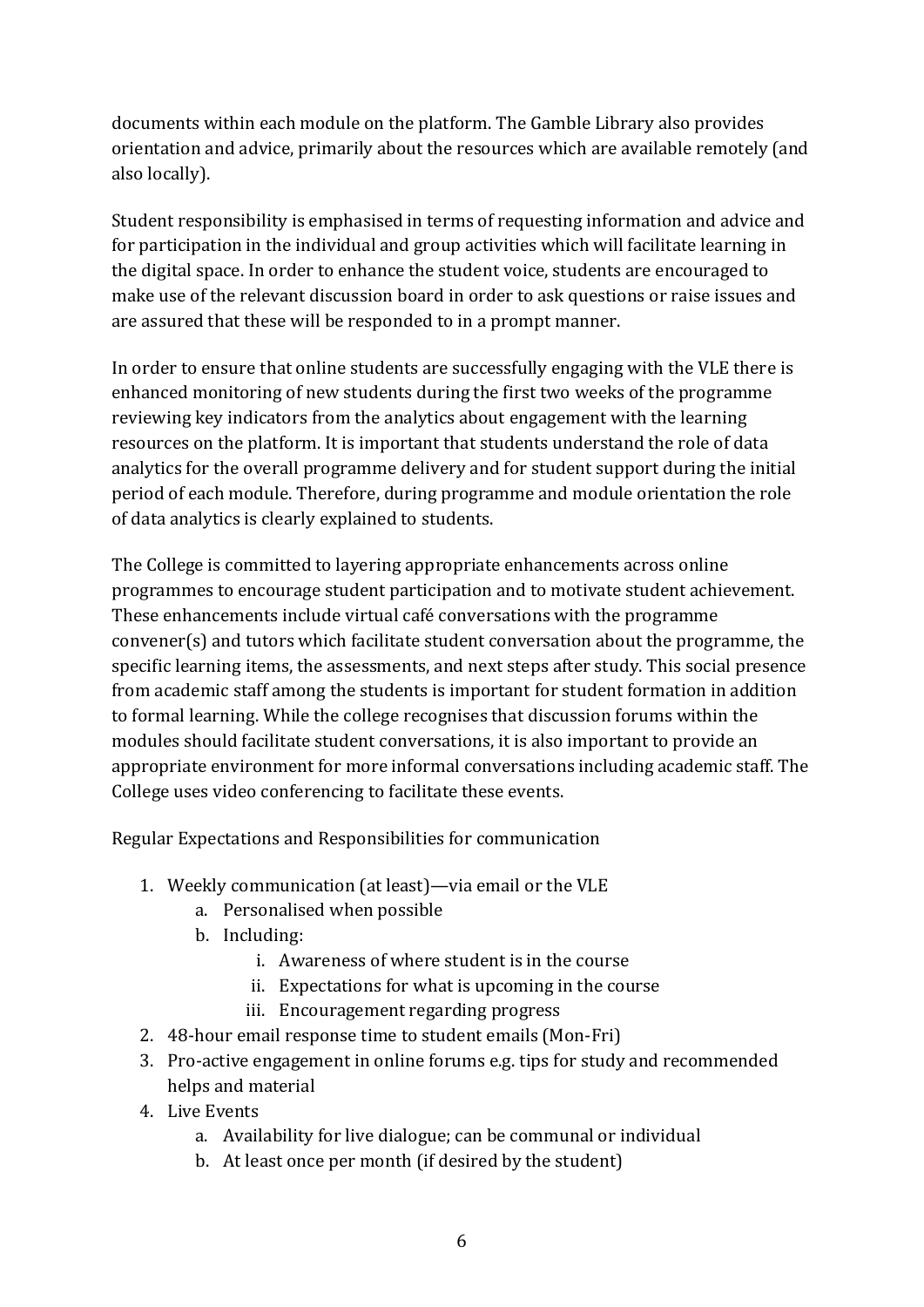c. Not to exceed once per week, unless desired by the coordinator.

Wherever possible, modules should include opportunities for collaborative learning since this enhances student support.

Tutor response times should be established in order to manage student expectations.

Tutors and programme conveners will be supplied with learning analytics from the VLE in order to track and assess the progress of students and identify those students in need of support and intervention. This is intended to enable facilitate student completion.

## Student voice

In order to enhance the new online programmes, students are provided with formal opportunities to feed back on their experience of the online programmes. Module evaluation questionnaires will be supplied to enable students to reflect upon the quality of online learning resources, assessment, support and their personal development. These student responses are considered in module and programme review.

Informal feedback is also encouraged on a regular basis. The module announcement discussion forum within each module is used to actively encourage learners to engage. Students are informed of any actions taken as a result of their feedback e.g. enhancements to assessment, scheduling, approaches to teaching and learning, and to the availability of resources.

In order to enhance the student voice thereby increasing learner participation in consultation, a student representative from the online programmes participates in the College's General Student Council and online students are included in relevant internal College surveys.

All online students are given the opportunity to complete a digital version of the UTC annual student survey.

#### Assessment

The College will ensure that the outcomes of assessment for online programmes conform to FHEQ standards and to the relevant subject benchmark statement. The assessment for the online programmes is aligned with the PTFI's Assessment Policy and is formulated, approved, marked and moderated according to the same standards used for traditional programmes. Assessment is designed with the security issues relating to